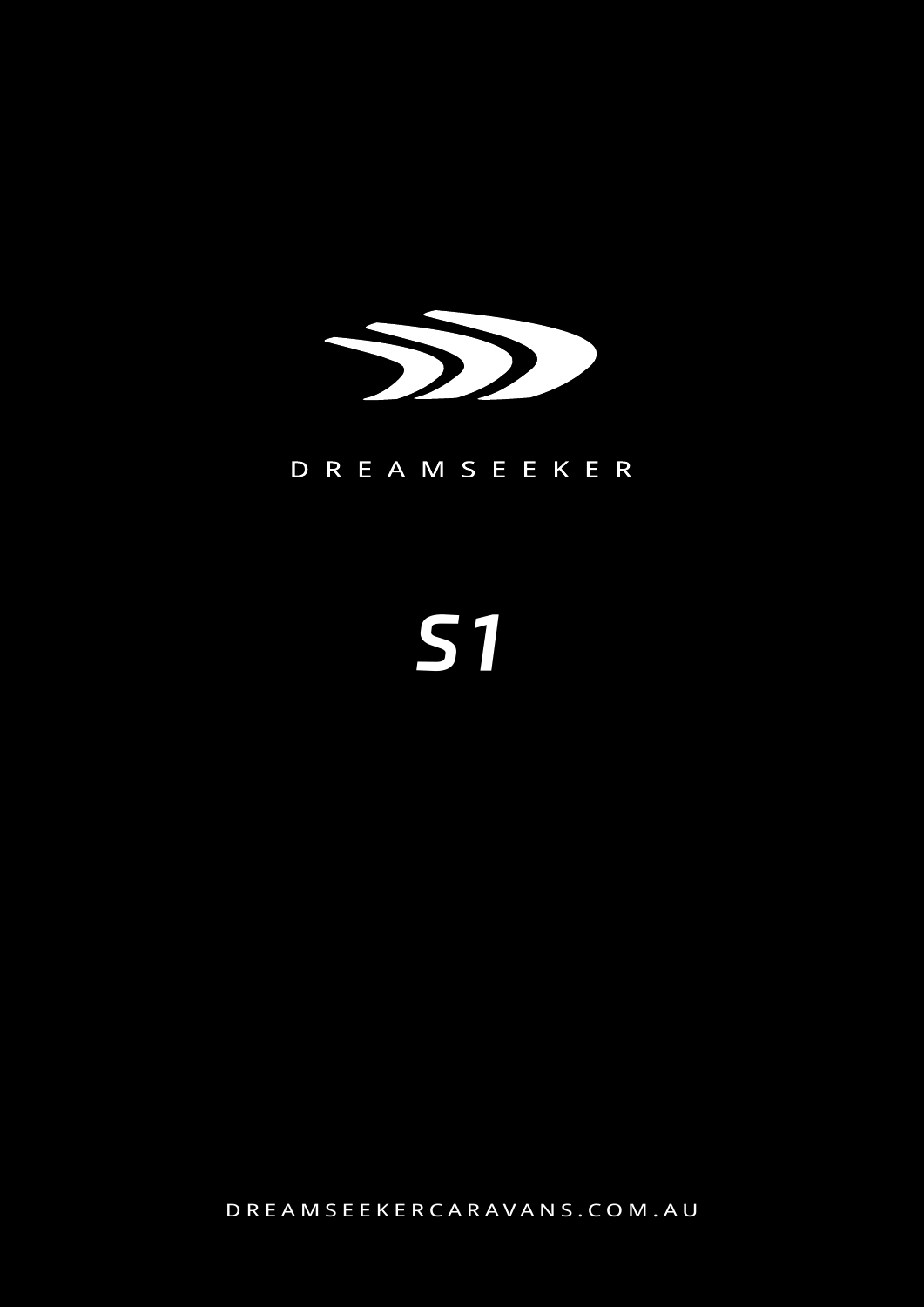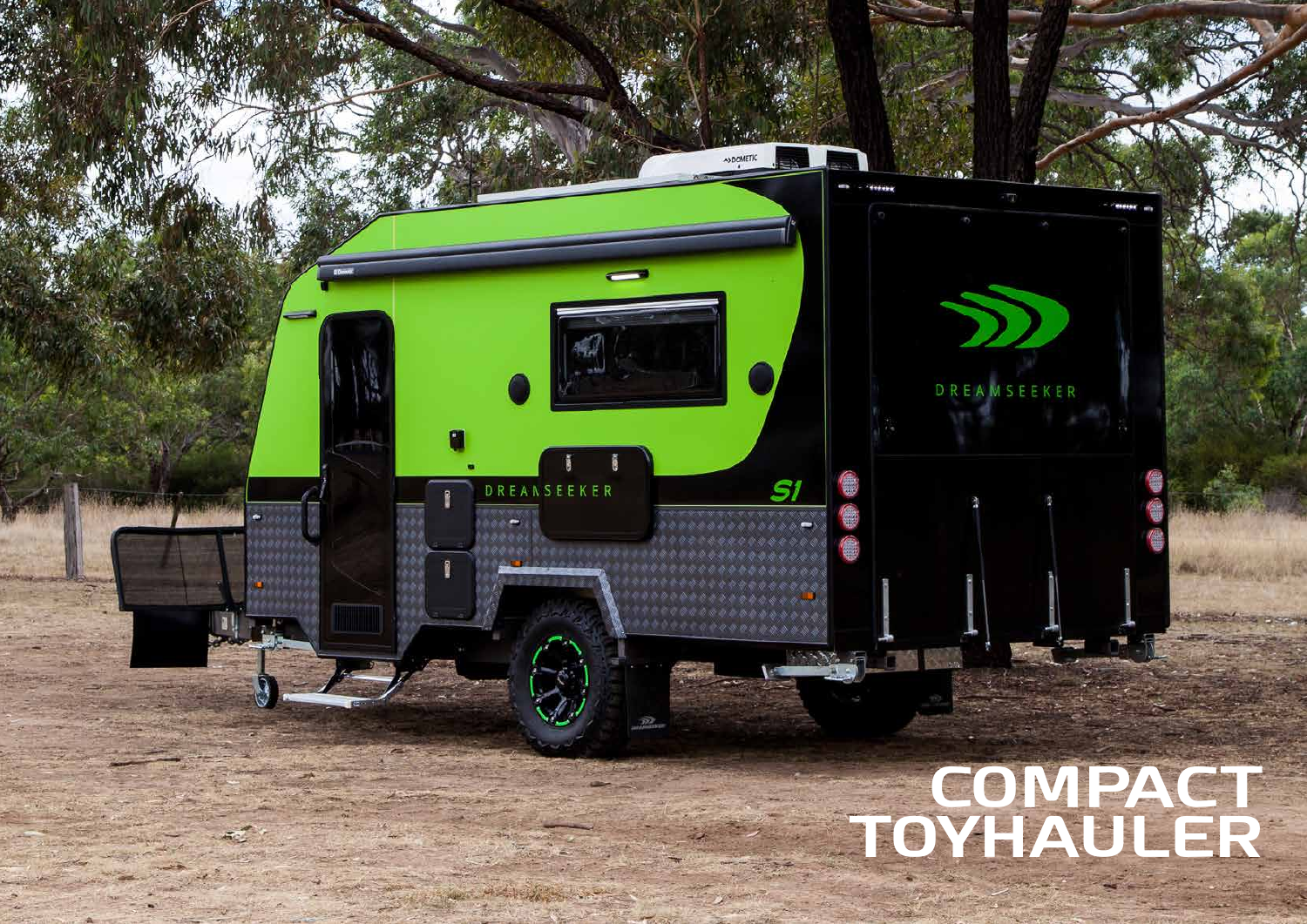

After a day of riding you will look forward to returning to an environment like no other. The versatile living space makes the S1 one of the smartest designs on the market. Inside the S1 you get a clever space which functions as a sleeping, living & garage zone. The lounge & double bed both fold-away to allow for your toys. Also the table is removable which clears the way. The S1 sleeps three with the lounge converting into a single bed and the fold-down double bed or you can connect the two to create an extra large queen bed.

Apart from its visual appeal Dreamseeker have also made sure that the S1 is practical. They have included a combo cooker/sink, reverse-cycle air conditioner, 140ltr Waeco 12vlt fridge/freezer and combo shower/toilet.



The S1 also includes RGB strip lighting. Customers can match their LED lighting to their favourite colour or the colours of a particular racing team all with the click of a button. Genius!

Dreamseeker have designed and produced a very smart van with the S1. To power up this beast they have included a BMPRO 35 battery management system with a digital Trek Display, 2 x 170 watt solar panels and 2 x 100 amp deep-cycle batteries. All that's left to do is hook up and get on the road.





# **SLEEK & SPORTY**

It is undeniable that the S1 offers customers something new, exciting and impressive. The S1 is certainly made for an active life style with plenty of space to haul any of your toys along with you on your caravanning adventures. For strength and durability Dreamseeker designed this model with its intended purpose very much at the forefront of their minds.

The chassis is 4"throughout with a 6" a-frame. The ever-reliable and extensively tested Tuff Ride suspension offers an impressive ATM of 2.8T. A set of All Terrain Tyres come as standard with one spare cleverly mounted underneath the van. The frame is welded tube aluminum adding additional strength to S1.

The bold, dominating green Aluminium Composite exterior undoubtedly captures attention. The stylish Dreamseeker logo and branding really stands out and makes the S1 a visually stunning Toyhauler on the road.

For comfort and safety there is an electric step, reverse camera and three external LED lights as well as additional bar lights on the front and back. Dreamseeker have ensured they include plenty of external lighting for moving bikes and other items in and out of the van as required.

# **FREEDOM AT YOUR FINGERTIPS**

The Dreamseeker S1 offers customers an opportunity to experience the freedom of what we all know to be the ultimate outdoor lifestyle. Packed with features and crafted out of passion, the S1 captures the raw, exhilarating and adventurous side of caravanning with a rare and beautiful twist.

# **EXHILARATION AND EXCITEMENT**

S1

#### **TECH SPECS**

| Body Length   | 14'6"             |
|---------------|-------------------|
| Tare (Approx) | 1900ka            |
| Ball (Approx) | 240 <sub>kg</sub> |
| Chassis       | 6" Dura Gal       |
| Suspension    | 2.8t Tuff Ride    |
| Warranty      | 12 Month Warranty |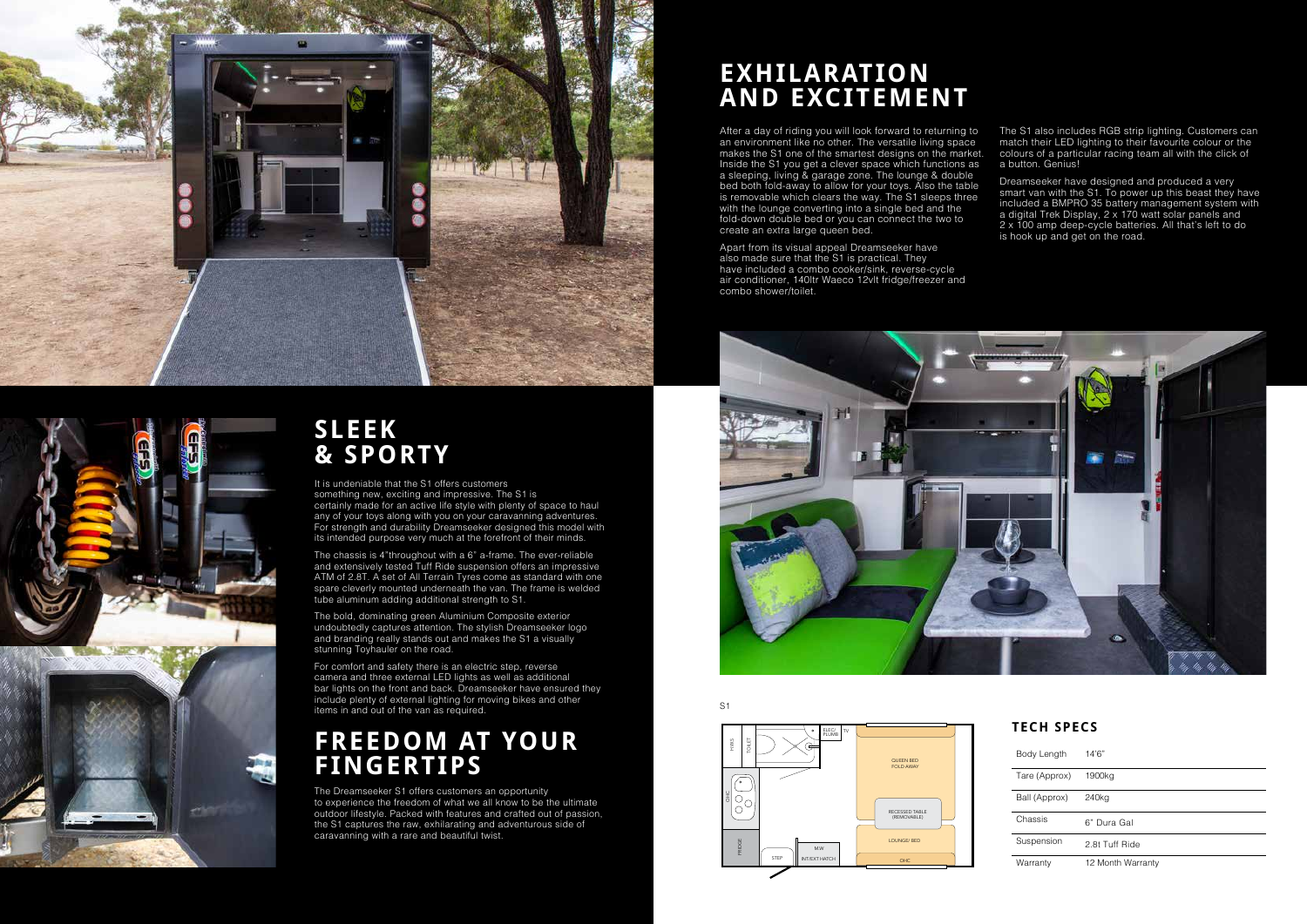| <b>INTERIOR</b>                                                                                                                          |  |
|------------------------------------------------------------------------------------------------------------------------------------------|--|
| Bed - 1 x Queen (Fold-Out)                                                                                                               |  |
| Lounge - Converts to Single Bed                                                                                                          |  |
| Table - Recessed Leg (Removable)                                                                                                         |  |
| Windows - Double-Glazed                                                                                                                  |  |
| Door - Camec Keyless Door with Blind                                                                                                     |  |
| Drawers - On Rollers                                                                                                                     |  |
| Floor Vinyl - Durable Modern Design                                                                                                      |  |
| Marine Carpet - Tail Gate                                                                                                                |  |
| Hatch Roof - 2 x 700mm x 500mm (Camec<br>4 Seasons Evolution Roof Hatch with Mood<br>Lighting Function)                                  |  |
| Shower                                                                                                                                   |  |
| Toilet                                                                                                                                   |  |
| Basin - Moulded (Shower/Toilet)                                                                                                          |  |
| Bench Top - Rolled Laminate                                                                                                              |  |
| Handles - RV Lock (Matt Black)                                                                                                           |  |
| Hinge - Piano                                                                                                                            |  |
| Cupboard Doors - Premium Gloss or Matt                                                                                                   |  |
| Mirrors - Shower/Ensuite Door                                                                                                            |  |
| Splashback Kitchen - Acrylic Full Height                                                                                                 |  |
| TV - Bracket                                                                                                                             |  |
| Upholstery - 3 Tone Design with Faux Vinyl<br>Leather & Suede (8 Options: Green, Orange,<br>Red, Yellow, Blue, Black,<br>Silver & White) |  |
| <b>APPLIANCES</b>                                                                                                                        |  |
| Air Conditioning - Dometic Harrier Inverter                                                                                              |  |
| <b>Combination Cooker &amp; Sink</b>                                                                                                     |  |
| Range Hood - 12v LED with Twin Fans                                                                                                      |  |
| Hot Water Service - 22.6ltr Gas/Electric                                                                                                 |  |
| Fridge/Freezer - 140Ltr Waeco 12vlt Compressor                                                                                           |  |

Microwave **Districts** and the set of  $\bullet$ 

## SPECIFICATIONS - S1 MODEL

STANDARD INCLUSION  $\bullet$ 

 $\circ$ OPTIONAL INCLUSION

#### **EXTERIOR** Awning - 3m Electric Box Awning ● Gas Bayonet **Access and Access and Access and Access and Access and Access and Access and Access and Access and A** Picnic Table - Fold-Out ● Gas Bottles -  $2 \times 9$ kg (Housed in Toolbox)  $\bullet$ Jack - Cnr Supports (Drop Down) ● Jockey Wheel - A-Frame  $\qquad \qquad$ Shower - External equation of the state of the state of the state of the state of the state of the state of the state of the state of the state of the state of the state of the state of the state of the state of the state  $\boxed{\phantom{a} \bullet \phantom{\,} \bullet}$ Water Tanks -  $2 \times 95$ Ltr  $\qquad \qquad \bullet$ Wheels - 16" Alloy **Alloy** Tyres - All Terrain **Business** Spare Wheel  $-1 \times$  Underslung  $\bullet$ Jerry Can holders -  $2 \times 20$ Ltr (A-Frame)  $\bullet$ Storage Mesh Plate - A-Frame **Blue A-Frame** Hatch - Dual Access Storage (Internal/External) | • Tool Box - with Slide-Out Generator Bracket (Front) ●  $Hitch - D035$   $\bullet$ Grab Handles - Door, Front & Back (Matt Black)  $\|\bullet\|$ **ELECTRICAL (EXTERIOR)** Light -  $3 \times$  Bar (Front & Back)  $\qquad \qquad$ Light -  $3 \times$  LED  $\qquad \qquad$ Power - 12V Weather Proof Cig Socket **•** Power - 240V Weather Proof Outlet (Single) ● Antenna - Dometic (Reads Horizontal & Vertica Signals) ● Plug Car - 12 Pin **and 2** Solar System -  $2 \times 170$  watt Panels & Regulator  $\begin{array}{|c|c|} \hline \bullet & \bullet \end{array}$ Battery - 2 x 100amp Deep Cycle **Battery - 2 x 100amp Deep Cycle** Step - Single (Electric) ● Reverse Camera with Display **Blue Accord Accord Accord Accord Accord Accord Accord Accord Accord Accord Accord**

| <b>ELECTRICAL (INTERIOR)</b>                                   |  |
|----------------------------------------------------------------|--|
| Lighting - LED Down Lights (QLED Multi-Mood)                   |  |
| Strip Lighting - RGB (Customisable Colours)                    |  |
| Stereo CD/DVD/MP3/Radio System (Furion)                        |  |
| TV - 24" Smart LED / LCD                                       |  |
| TV - Co-Ax Point                                               |  |
| <b>TV - Aerial Point</b>                                       |  |
| Battery Charger - BMPRO 35 with<br><b>Trek Digital Display</b> |  |
| Speakers - 2 x External (Furion)                               |  |
| Switches - Acrylic Black & Silver                              |  |

**N/A** NOT APPLICABLE

#### STANDARD INCLUSION  $\bullet$

 $\circ$ OPTIONAL INCLUSION

| Hatch - Entertainment (Bracket & Points Only)                                                                       |  |
|---------------------------------------------------------------------------------------------------------------------|--|
| Brakes - Electric Breakaway System                                                                                  |  |
| <b>PROTECTION</b>                                                                                                   |  |
| Stone Protection - Undercarriage<br>Checkerplate (Plumbing)                                                         |  |
| Stone Guard - Mesh (A-Frame)                                                                                        |  |
| Checker Plate Front 600mm (Steel Pearl)                                                                             |  |
| Checker Plate Sides 600mm (Steel Pearl)                                                                             |  |
| Checker Plate Back 600mm (Steel Pearl)                                                                              |  |
| Mudflaps - Stone Guard Mesh (Front)                                                                                 |  |
| Mudflaps - Back (Dreamseeker)                                                                                       |  |
| <b>SUSPENSION</b>                                                                                                   |  |
|                                                                                                                     |  |
| 2.8t Tuff Ride                                                                                                      |  |
| <b>CONSTRUCTION</b>                                                                                                 |  |
| A-Frame 6"                                                                                                          |  |
| Axle - Single                                                                                                       |  |
| Chassis - 4" Dura Gal                                                                                               |  |
| Frame - Aluminium (Welded Tube)                                                                                     |  |
| Cladding - Alucobond Aluminium Composite<br>(Matt Black)                                                            |  |
| Cladding - Alucobond Aluminium Composite<br>(8 Options: Green, Orange, Red, Yellow, Blue,<br>Black, Silver & White) |  |

**N/A** NOT APPLICABLE